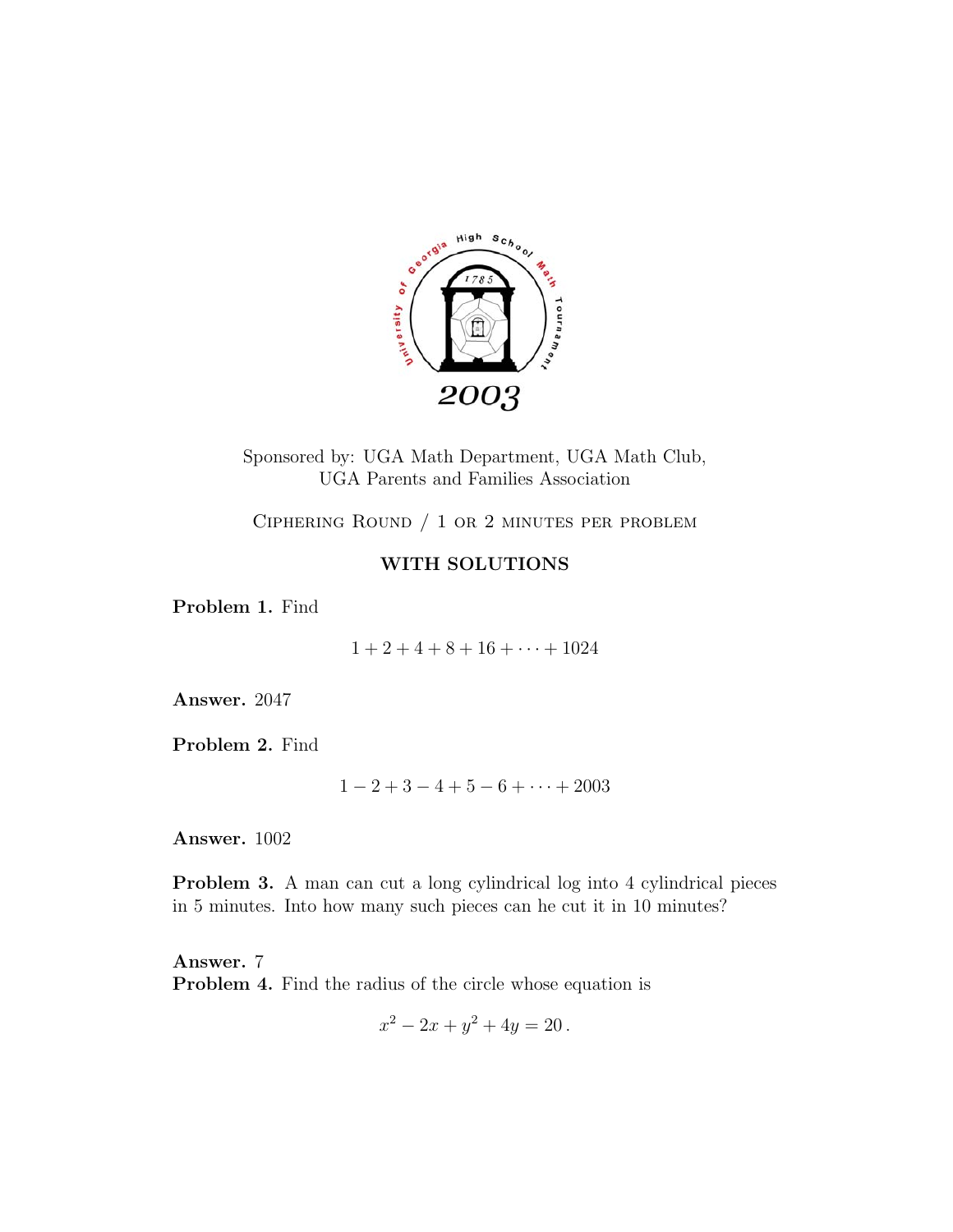## **Answer.** 5

**Problem 5.** Alice, Bob, Charlie and Diane stand in a line in a random order. What is the probability that Alice and Bob are standing next to each other?

> 1 2

## **Answer.**

**Problem 6.** Both of Ted's Algebra II classes took the same test. With 20 students in the first class, the average score was 80%. With 30 students in the second class, the average score was 70%. The average score of all his students was

**Answer.** 74% **Problem 7.** Express the following with as few logarithms as possible:  $(\log_8 27)(\log_9 64) =$ 

**Answer.** 3 **Problem 8.** Find

 $\sin^2 10^0 + \sin^2 20^0 + \sin^2 30^0 + \dots + \sin^2 90^0$ 

**Answer.** 5

**Problem 9.** Leslie drives 50 mph to a city 60 miles away. At what rate must she drive on the return trip so as to average 60 mph for the round trip?

**Answer.** 75 mph **Problem 10.** A point P is chosen inside parallelogram  $ABCD$ . If  $\triangle PAB$ has area 10,  $\triangle PBC$  has area 8 and  $\triangle PCD$  has area 7, then what is the area of  $\triangle PDA$ ?